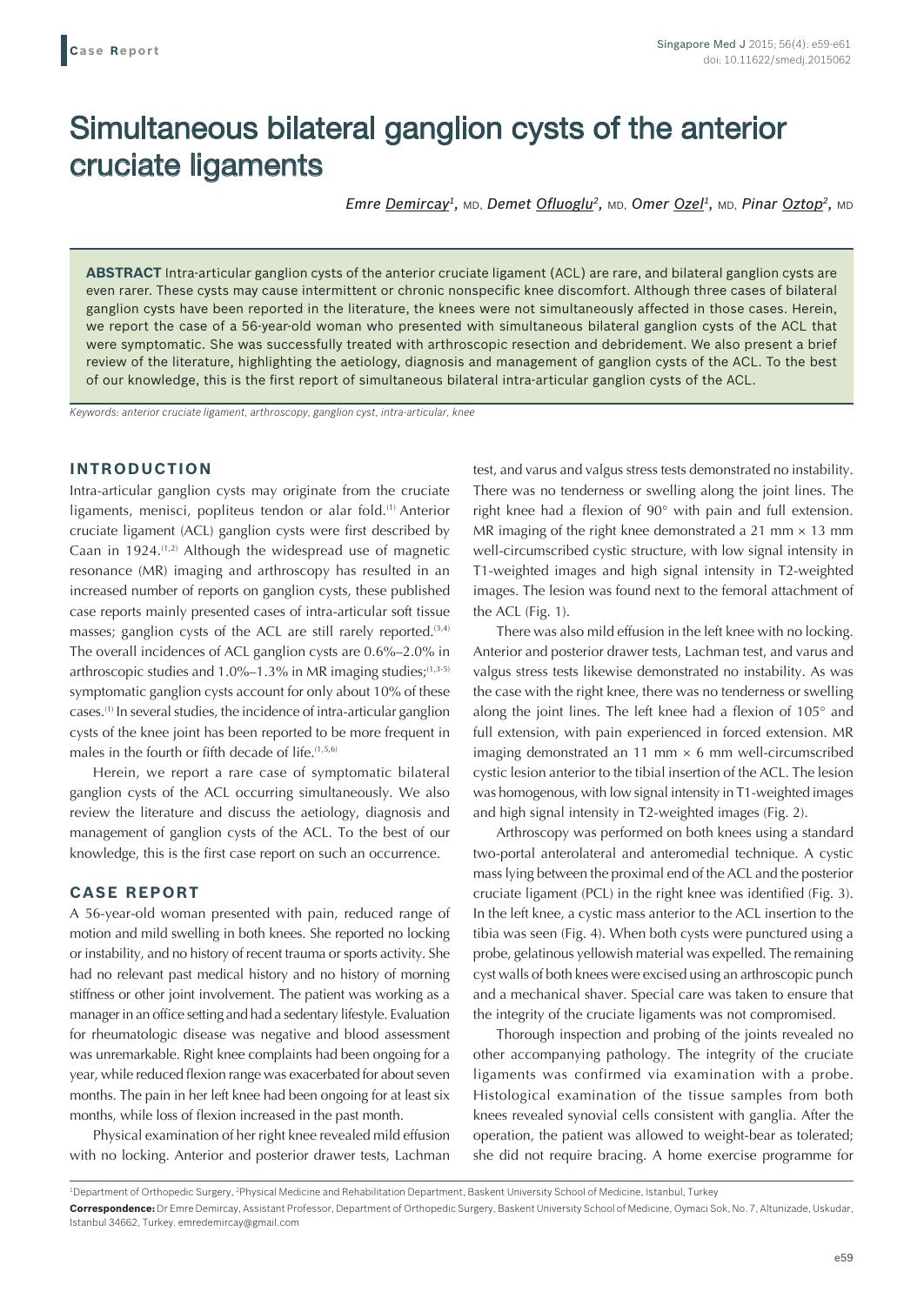

**Fig. 1** Sagittal T2-W MR image shows a high signal intensity ganglion cyst located posterior to the anterior cruciate ligament.



**Fig. 3** Arthroscopic image of the right knee in flexion shows the cyst (arrow) located behind the anterior cruciate ligament (ACL). MFC: medial femoral condyle

quadriceps femoris setting and hamstring strengthening was prescribed. At follow-up four months after the operation, the patient was symptom-free.

### **DISCUSSION**

Ganglion cysts of the ACL are very rarely seen and only 10% of patients have symptoms.(1) The aetiology of isolated ganglion cysts of the ACL remains unknown, although there have been several postulated theories. Some authors have suggested that they arise due to synovial tissue herniation, connective tissue degeneration after trauma, mucin deterioration of connective tissue, ectopia of synovial tissue and proliferation of pluripotent mesenchymal stem cells.<sup>(1,5)</sup>

Intra-articular ganglion cysts may be symptomatic, causing chronic or intermittent knee discomfort and limited knee movement.<sup>(1,6)</sup> Depending on their intra-articular location and size, ganglion cysts may be responsible for mechanical blocking symptoms, limitation of motion, and discomfort in flexion and extension. Cysts that are located anterior to the cruciate ligament are more likely to restrict extension, while cysts that are located posterior to the cruciate ligament tend to limit flexion.<sup>(1)</sup> These cysts do not present with a clear inciting event and a majority



**Fig. 2** Sagittal T2-W MR image shows a high signal intensity ganglion cyst located anterior to the tibial insertion point of the anterior cruciate ligament.



**Fig. 4** Arthroscopic image of the left knee in flexion shows the cyst (arrow) next to the tibial insertion of the anterior cruciate ligament (ACL). LFC: lateral femoral condyle

of them occur without concomitant intra-articular lesions. Asymptomatic intra-articular knee ganglions may be detected incidentally, usually during assessment for other intra-articular pathologies.(1,3)

In the present case, the patient had chronic pain and reduced range of movement in both knees without a traumatic event. Flexion was limited in both knees. Her left knee, which had a smaller ganglion cyst anterior to the ACL, was painful in forced extension. MR imaging and arthroscopy did not detect any other concomitant intra-articular lesions in both of the patient's knees. MR imaging is the most sensitive and specific noninvasive method for diagnosing ganglion cysts of the ACL and other intra-articular pathologies.<sup>(3)</sup> Ganglion cysts are usually ovoid, well-circumscribed and have homogeneous low signal intensity on T1-weighted images; however, on T2-weighted images, these cysts show high signal intensity.<sup>(1,5)</sup> The MR images obtained from the present patient had similar characteristics and did not reveal any accompanying lesions. The differential diagnoses for ganglion cysts of the ACL include pigmented villonodular synovitis, haemangioma, synovial sarcoma, synovial proliferation, myxoma, fibroma, synovial chondromatosis, meniscal cyst and aneurysm.(7-10) While these disorders usually